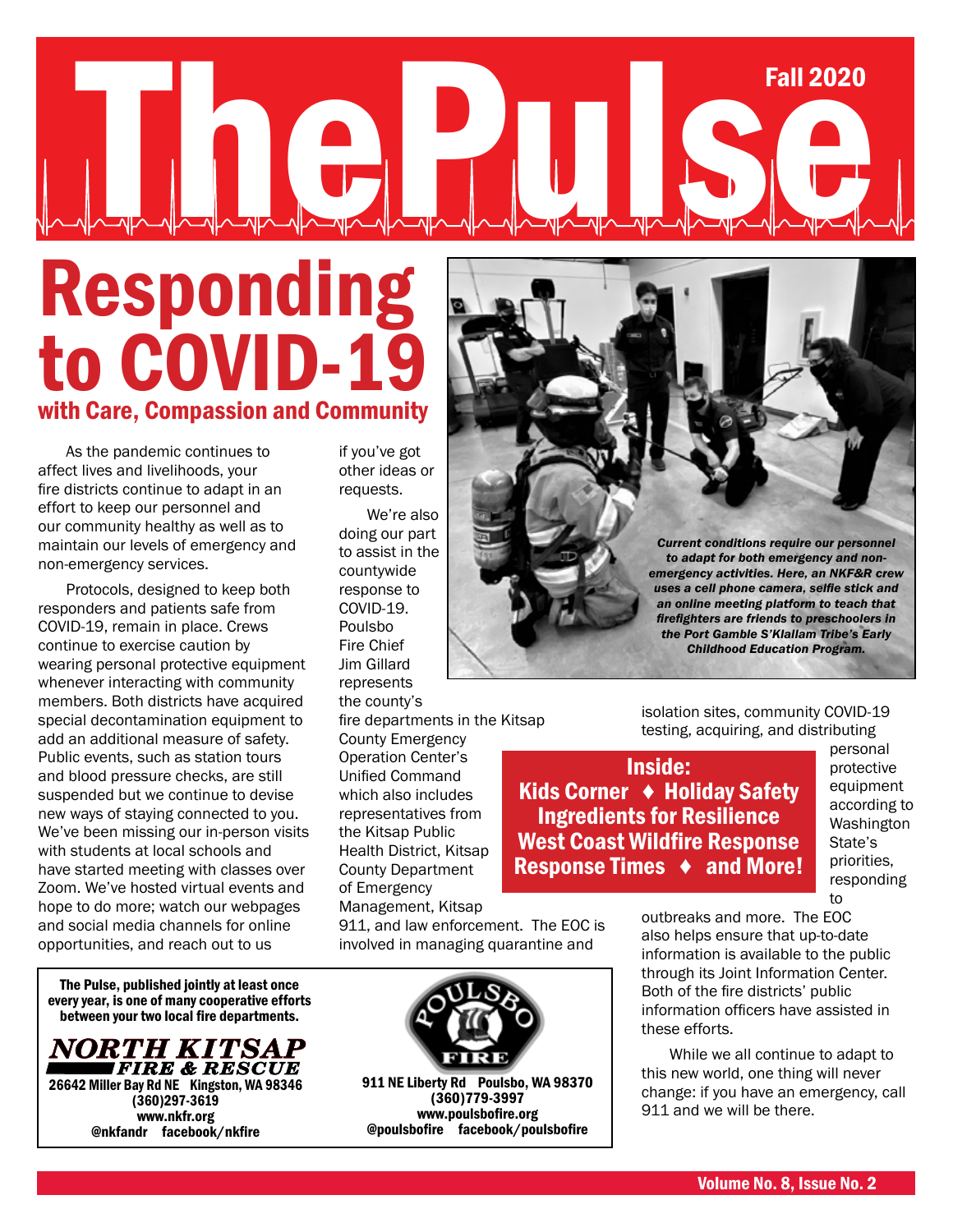

# Importance of Fast Emergency Response

The most critical aspect of emergency response is time. When lives and property are on the line, quick response is vital.

The American Heart Association's chain of survival emphasizes that, following cardiac arrest, brain death starts within 4-6 minutes. The chances of survival can drop 10% for every minute that passes without defibrillation and advanced life support. So, rapid response of trained personnel with

the right equipment is essential for a positive outcome from cardiac arrest and other medical emergencies.

According to Underwriters Laboratories, the average time to flashover (full involvement of a room that's on fire) has dramatically decreased due to new synthetic construction materials and furnishings. With homes burning hotter and faster than ever, properly-positioned staffing and reliable equipment is essential. The timely arrival of the first crew, plus

## North Kitsap Burn Ban Information Line (360)297-4888

additional personnel and apparatus capable of mitigating the incident, will give everyone the best chance for success.



areas, working hard to arrive as quickly as possible with what's needed to best mitigate your emergency.

## Poulsbo Fire

Service Area: 54 square miles Population Served: 26,400 (2019 OFM Estimate) 2020 Operating Budget: \$9.9 million 2019 Total Calls: 4,087 2019 Medical Calls: 2,722 (67%) Civilian Employees: 5 Uniformed Employees: 45 Volunteers: 14 Fire Insurance Rating: 4 Fire Chief: Jim Gillard

## Kitsap Crews at

It's been another record-setting wildfire season in the western U.S., made more complicated by the pandemic.

After serving across the west, our wildland crews are all back home from a busy August and September. Poulsbo and NKF&R crews, along with those from every other Kitsap County fire department, worked on structure protection, dug containment lines, lit backfires and mopped up hot spots on wildland fires in California, Oregon, Eastern Washington and Western Washington. Other local personnel were deployed to staff special COVID-19 crews with the goal of limiting spread of the virus across the close conditions in wildland firefighter camps. These screening crews have been quite

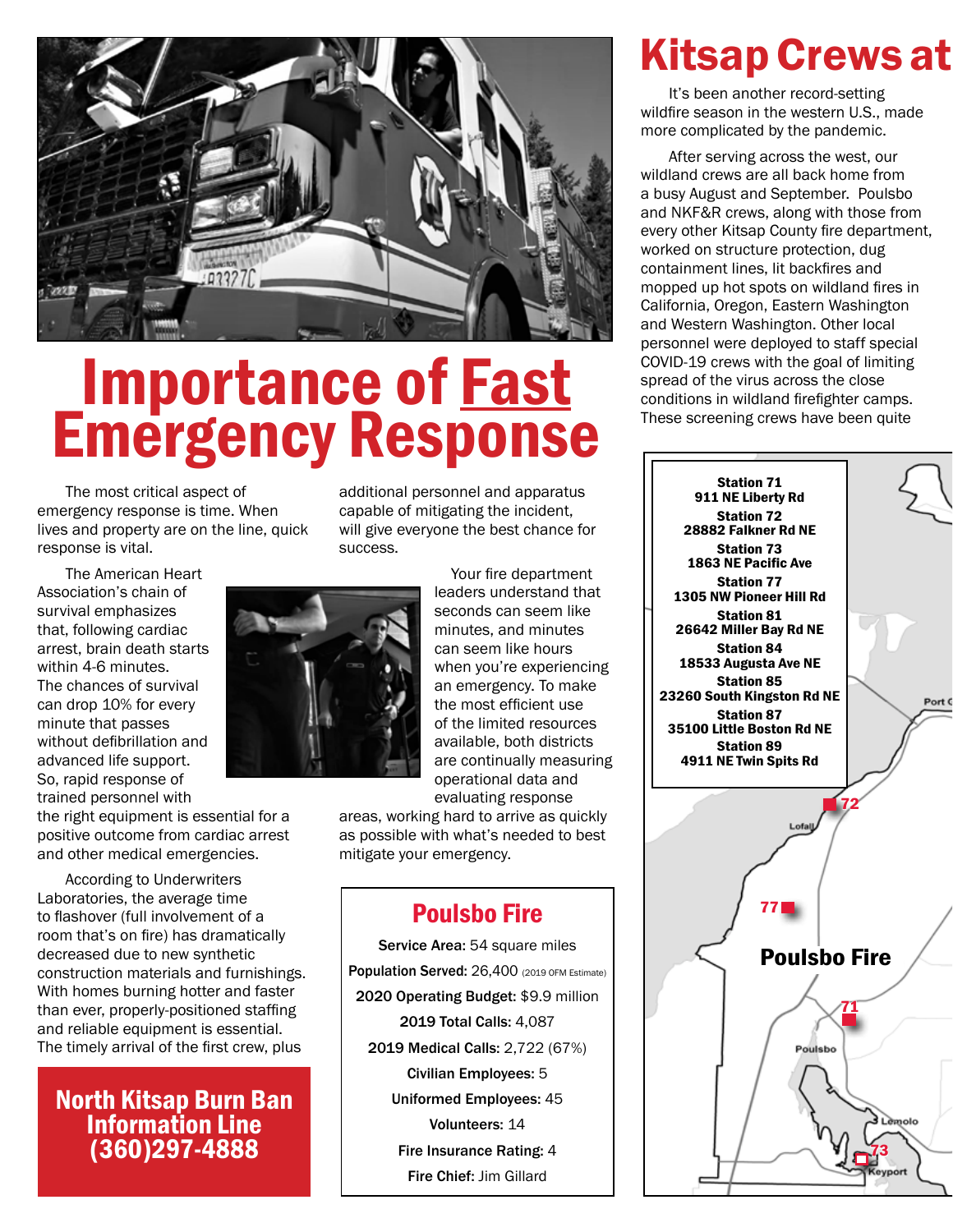## the 2020 West Coast Wildfires

successful, with less than 10 positive cases among over 30,000 firefighters deployed to large incidents in Washington, Oregon and California.

No fire agency can maintain enough

resources to handle catastrophic incidents on its own. So, when local resources are depleted, other agencies assist. Before answering that call to assist outside the area, we make sure that adequate resources remain to protect home districts. Additionally, nearly all of the expenses are reimbursed. The crews gain valuable experience in

the unique skills required for safe and effective firefighting and command in the wildland environment, better preparing them when such incidents strike at home, as they did this year in Bonney Lake and Graham.





## NKF&R

Service Area: 46 square miles Population Served: 20,453 (2019 OFM Estimate) 2020 Operating Budget: \$9.5 million 2019 Total Calls: 3,364 2019 Medical Calls: 2,086 (62%) Civilian Employees: 8 Uniformed Employees: 45 Volunteers: 14 Fire Insurance Rating: 4 Fire Chief: Dan Smith

# Kids Corner

We're launching this new feature to make sure that there's something for everyone in The Pulse.

In this edition, we present a story problem that's connected to the Fast Response story on page 2. Students from preschool through high school are eligible to enter. Submit answers by email to patti@nkfr.org for a chance to win a \$5 gift certificate (not purchased with public funds, but with firefighters' funds) to a local business. Entries are due by December 1 and will be judged by work shown, accuracy and presentation. If there are more than ten entries, firefighters will select certificate recipients in a random drawing.

"*If Poulsbo Fire Department and North Kitsap Fire & Rescue have an average total response time to all incidents of about 6 minutes, and it takes an average of a 1/2 minute for Kitsap 911 to dispatch units after receiving a 911 report, and it takes the firefighters about 1 minute to put their* 

*firefighting gear on before leaving the fire stations, what's the average number of minutes they are actually on the road when they're headed to a fire?*"



# Coping with the Pandemic: Ingredients of Resilience

We're sure you've noticed it, too – the signs of stress that may be attributed to the change of seasons or elections, but are most certainly worsened by the on-going pandemic. Washington State Department of Health offers these valuable tips for maintaining resilience – the ability to bounce back from difficult experiences. Frequency of the spot of the spot of the spot of the spot of the spot of the spot of the spot of the spot of the spot of the spot of the spot of the spot of the spot of the spot of the spot of the spot of the spot of the s

We can all practice selfcare by applying these four ingredients of resilience.

 Flexibility and adaptability: View changes as opportunities for growth.

**Purpose:** Stay true to your core values. Identify what motivates you and let go of trying to meet others'

expectations of you. Do more things that bring you a sense of peace or calm.

**Connection:** Hold on to healthy relationships in your life. This could be friends, family, social groups, pets, or a higher power.

**Hope:** Positivity is a powerful tool. It is okay to think about negative possibilities, but give equal attention to positive possibilities.

Finally, don't forget that it's okay to ask for help. Consider calling Washington Listens at 1(833)681-0211.